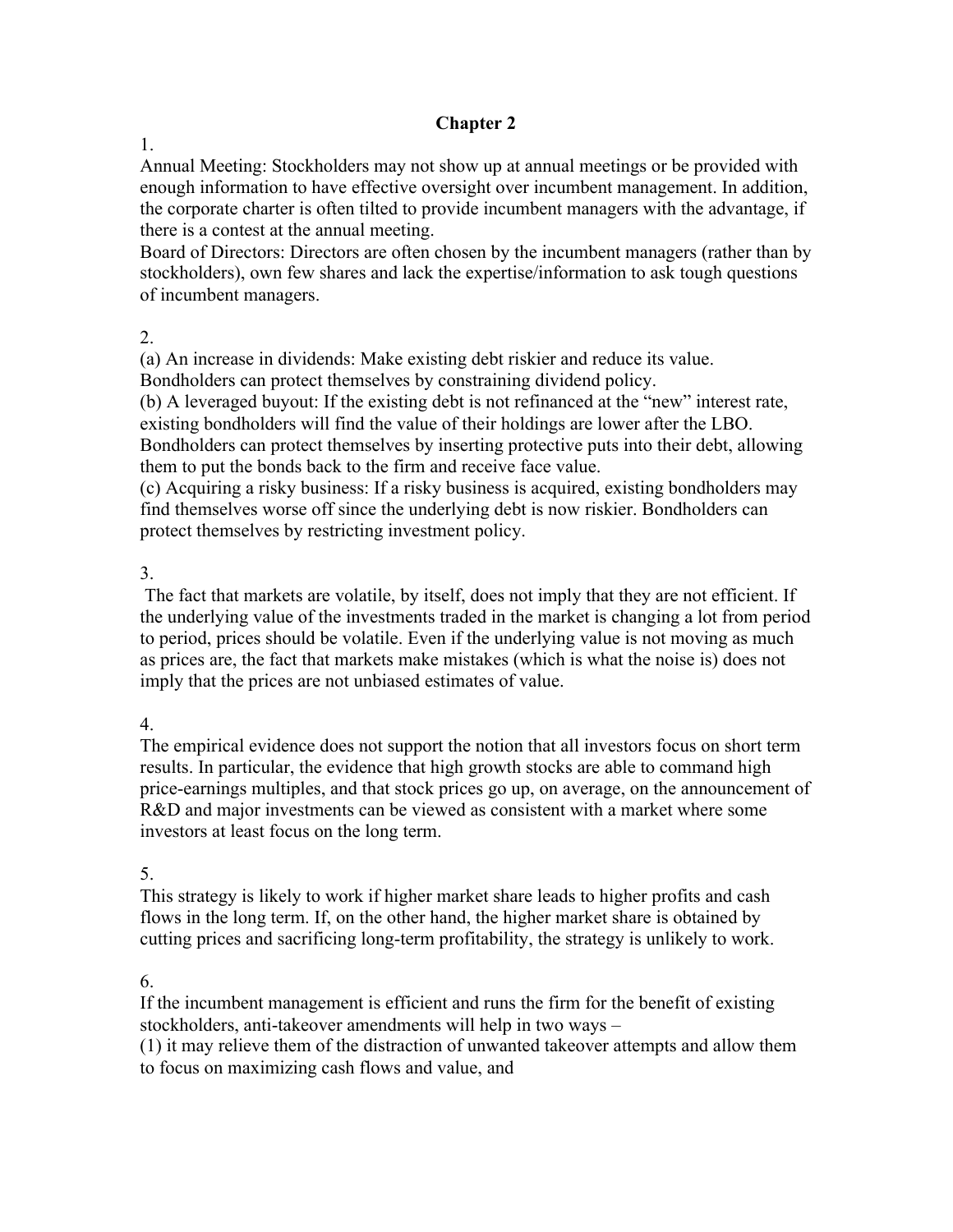(2) it may allow incumbent managers to extract a much higher price in the case of a hostile takeover.

#### 7.

The ability to obtain equity capital without having to give up voting rights reduces the danger for managers that they will be called to account for bad actions. Obviously this means that shareholders cannot effectively fulfill their roles as monitors of managers.

#### 8.

To some extent, yes. By tying the wealth of managers to the value of the firm's stock price, the granting of options increases the incentive for managers to make value maximizing decisions. However, this would also increase the incentive for managers to take on risky projects that they might not have taken otherwise, because the value of options increases with the variance of returns of the underlying asset. This also reduces the market value of bonds issued by the company.

#### 9.

I would be concerned at the limited extent of stockholder oversight of managerial actions. I would try to push management to convert non-voting shares to voting shares. I would also try to ensure that the Board of Directors is independent and active, so that they can perform some of the duties that activist shareholders could have performed if they had voting rights.

# 10.

If the bank's stake in the firm as a lender is more important, then it might use its voting power as a stockholder to ensure that the firm does not take risky projects even if the NPV of these projects is positive. The bank might also push the company to grow through value decreasing methods, so that the assets available for it as collateral increase.

11.

If a firm is large enough in the country's economy that actions that are socially irresponsible would also affect its share price, it would try to act socially responsibly. Also, if the company is majority-owned by the government, there would be a greater convergence between social goals and shareholder goals. If there are laws penalizing socially irresponsible actions, the firm would act responsibly in social matters as well. Finally, if firms that are socially irresponsible are punished by investors and customers, there would be an economic incentive to be socially responsible.

12.

If the Turkish stock market is not efficient, then the firm manager might have to take actions that might lead to a lower stock price at the current time, as long as the true value of stockholder wealth would be increased by those actions. In such a situation, an alternative proxy for shareholder wealth should be constructed and maximization of that proxy should be the manager's goal.